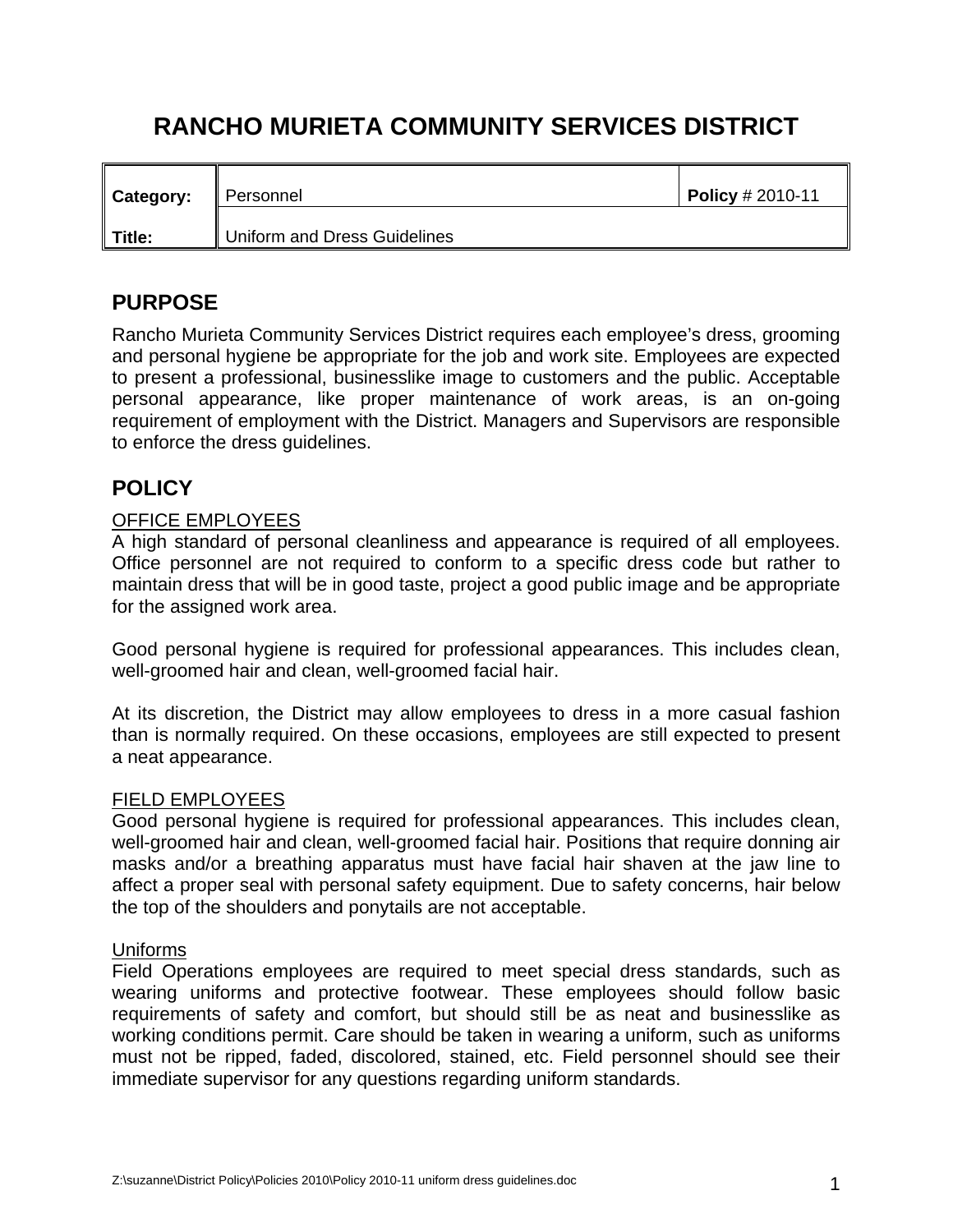Uniforms will be issued upon hire. Each employee will be expected to turn in old uniforms for new at the time of issue or when employment ends. The cost of any items lost or missing will be deducted from the employee's final paycheck.

Regular, full-time employees will generally receive up to the following:

The District will provide up to ten (10) sets of uniforms each Field Operations employee.

Temporary employees may receive the above to be returned when employment ends.

Employees are required to wear the uniform while on duty. District jackets or shirts will be worn as an outside garment except when the employee is wearing authorized wet weather gear. This display of District uniforms and emblems is to allow identification of employees by the public and to present an appropriate and consistent appearance.

#### Protective Footwear

OSHA regulations require employers to ensure that employees use protective footwear when in areas where there is a danger of foot injuries due to falling or rolling objects, or objects piercing the sole or where an employee's feet are exposed to electrical hazards. The following job classifications have been designated for inclusion in the Protective Footwear Policy since they are exposed to those potential hazards.

| Director of Field Operations | <b>Utilities Supervisor</b>     |
|------------------------------|---------------------------------|
| <b>Chief Plant Operator</b>  | Utility Worker I, II, III       |
| Equipment Mechanic           | <b>Temporary Utility Worker</b> |
| Plant Operators I, II, III   | <b>Operator in Training</b>     |

The District will reimburse those employees required to wear protective footwear, the additional cost, not to exceed \$150.00, of providing footwear that meets the OSHA regulations. Each employee within the designated job classifications is responsible to wear protective footwear that is in safe condition while performing the job duties of their classification. The American National Standards Institute (ANSI) has set a rating of 1/75 for personal protective footwear. ANSI 1/75 rated footwear is available in steel or composite toed boots/shoes. A steel/composite toed boot/shoe must have an ANSI 1/75 rating to be approved for reimbursement in the District's Protective Footwear Policy.

The District requires all Field Operations employees (see above listing) to wear steel/composite toed boots. The District will reimburse up to \$150.00 per employee, per twelve (12) month period for the acquisition, replacement and/or repair of steel/composite toed safety boots/shoes purchased by employees whose positions are included in the Protective Footwear Policy. No more than one (1) pair of safety shoes will be reimbursed in a twelve (12) month period at the current rate of \$150.00 per pair. Costs in excess of \$150.00 are the responsibility of the employee.

Each employee shall provide original proof(s) of purchase and/or repair for approval by the Director of Field Operations, prior to receiving reimbursement. The employee is